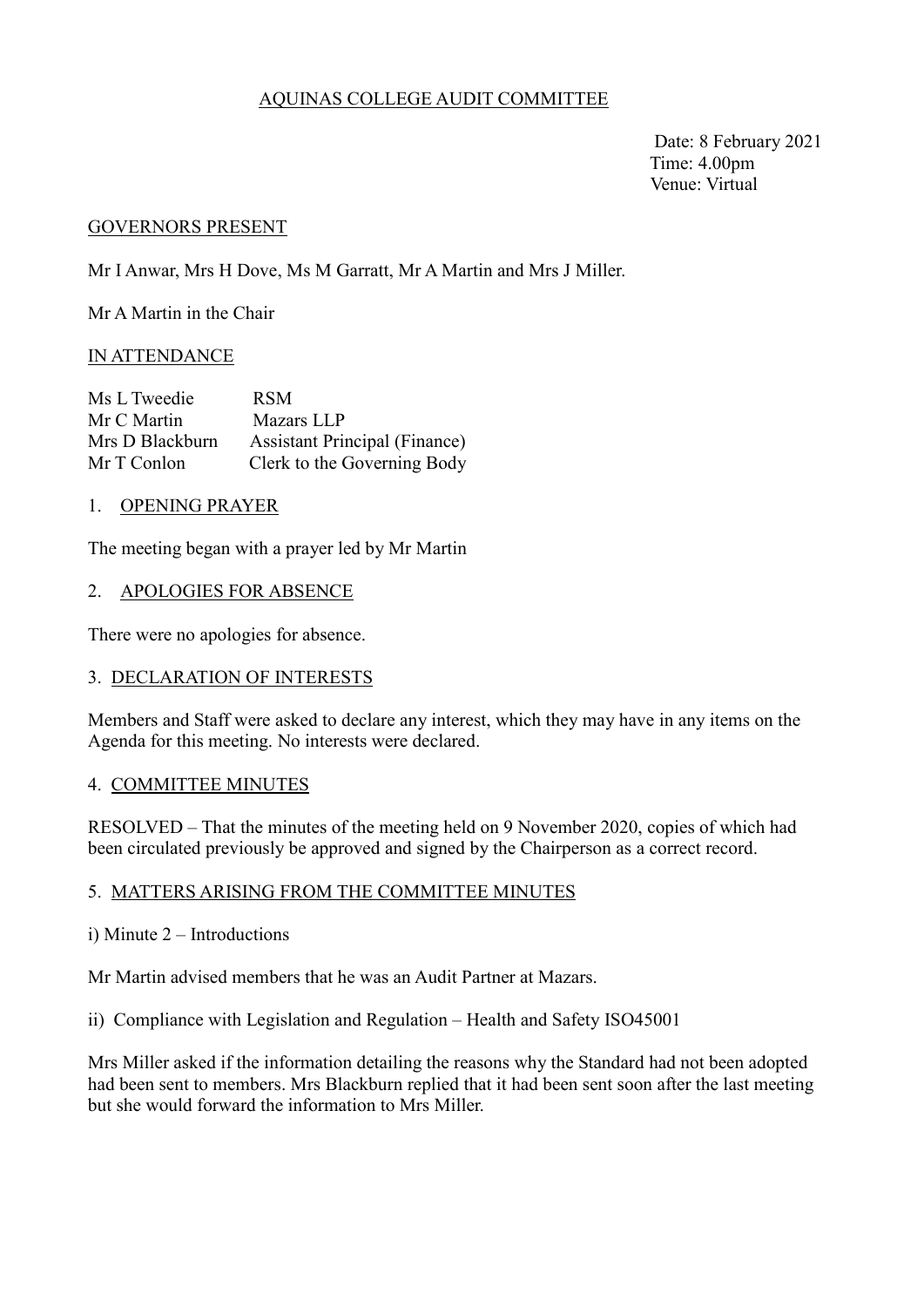# 6. AUDIT COMMITTEE ASSURANCE

Mrs Blackburn introduced a report that had been circulated to members prior to the meeting that summarised the financial process and also gave a high level summary of the main controls and measures taken to ensure accurate and effective reports to the Senior Leadership Team and Governors. Mrs Blackburn added that she can produce similar reports for other areas in the college including IT, Health and Safety and Student Records.

Mr Martin asked if exchange of information with the ESFA is computerised. Mrs Blackburn replied that the college has its own software which produces reports for the ESFA. The income from the ESFA is fixed because it is based on lagged funding. Payments from the ESFA are monthly but they are not in equal instalments.

Mrs Miller thanked Mrs Blackburn for the report that she found to be very helpful. Mrs Miller asked if the college was receiving less cash due to pandemic and what was the impact on disadvantaged students. Mrs Blackburn replied that the college had introduced ParentPay for college trips and that income in the canteen is split 50/50 between cash and card but the college will still accept cash. The college also issues students with a PayPoint letter that enables the to pay at various outlets. There is very little cash received from Adult Education.

Mr Anwar asked if the report covered the areas that Internal Audit would have covered. Mrs Blackburn replied that Internal Audit would have covered most of the areas. The report concentrated on the budget, transactions and day to day issues including budget monitoring. Mr Anwar felt that the report should cover the areas that Internal Audit would have covered and that it would be helpful if there was a management comment after each area. Ms Tweedie advised members that Internal Audit would test the controls that are in operation at the college. She added that the report covered how the systems, processes and controls worked.

Mr Martin asked Mrs Blackburn if the college had a new post of Director of HR. Mrs Blackburn replied that it was just a change of title from HR Manager.

# 7. ACTION ON INTERNAL AUDIT REPORTS

Mrs Blackburn introduced a report that had been circulated to members prior to the meeting that showed that all the actions from previous internal audit reports had been implemented. She added that there had not been any internal audit reports this financial year. Mr Martin asked had the college now got a Central Electronic log for H&S training. Mrs Blackburn replied that was the case. Mrs Miller asked could it be accessed remotely. Mrs Blackburn replied that the college uses Google Classroom for resources and document management and these can be accessed by all pertinent staff.

# 8. FEEDBACK ON RISK REGISTER AND MANAGEMENT ACTIONS

Mrs Blackburn introduced a report that had been circulated to all members prior to the meeting. It gave members a brief overview on risk areas which are a focus for the Spring Term. The full Risk Register and Policy are submitted to the Autumn Term Governing Body. The current key areas included the following:

i) Covid Pandemic ii) Reduction in funding from the ESFA iii) Drop in ESFA funding, devolution to GMCA and rise in fee charges for Adult Centre iv) High Level ALS v) A Level and BTEC Reform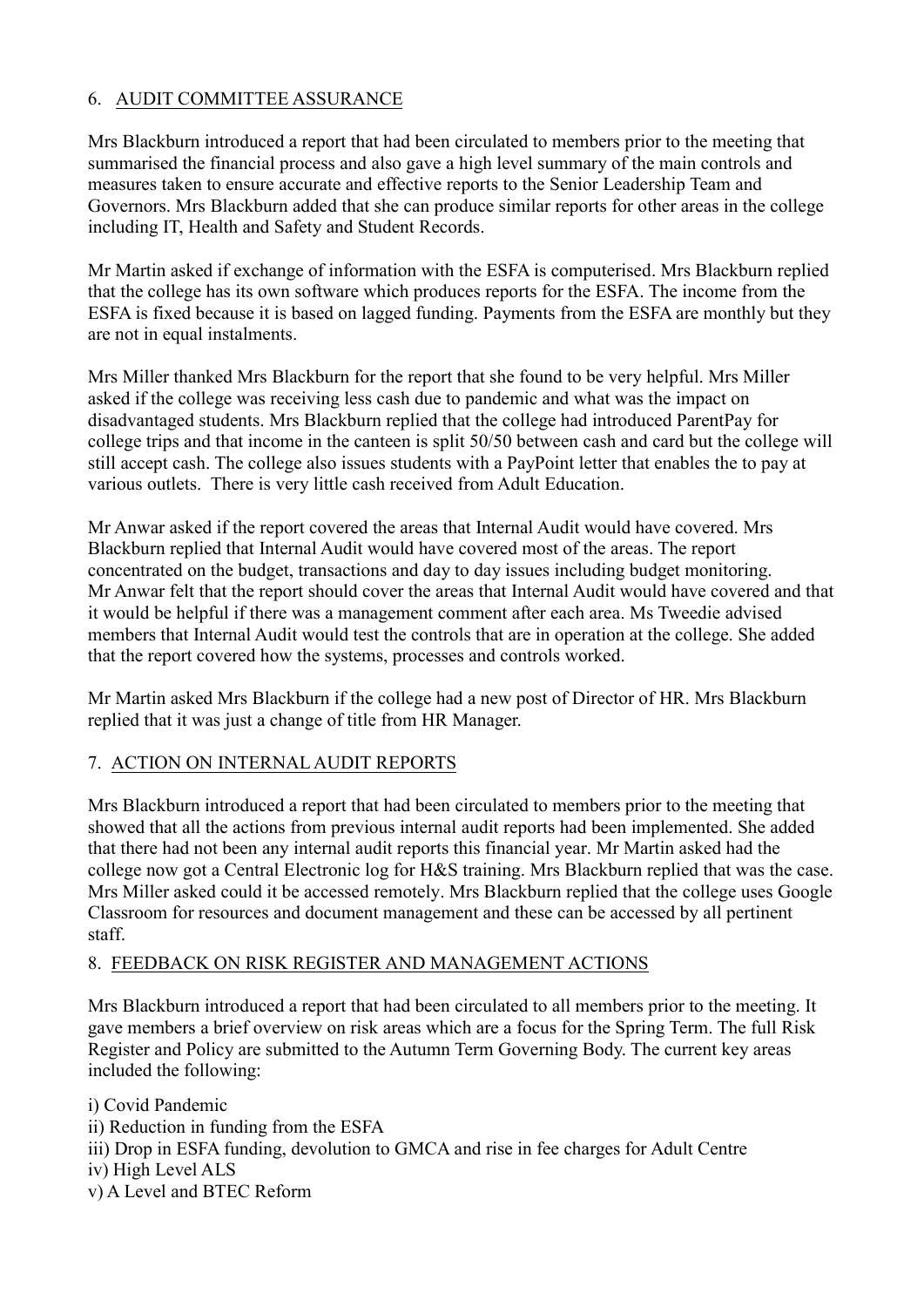vi) The college overspends its revenue

vii) Recruitment of students

viii) Failure to maintain the reputation of the college

ix) Loss of key staff

xx) Student issues – Student attendance, progression and drop out is not acceptable and fails to achieve targets set.

xi) The college fails to maintain a high standing in national performance tables

The report also gave a list of all the Key Risks included in the Risk Register.

Mrs Blackburn advised members that the college SLT were discussing on how to develop the report format. Covid was the biggest risk and the college receive daily updates. The report reflects all the work that is going on the college in the best interests of the students.

Mr Martin asked for clarification on the item in relation to the teacher's pension grant and pay awards. Mrs Blackburn replied that the teacher's pay grant from the DfE has been extended until 31 July 2022 and covers the additional costs from increasing the teacher's pension employer's contribution from 16.48% to 23.68% in September 2019. The teacher's pay award is now confirmed at slightly higher than the budgeted amount and support staff are discussing whether to move to the teacher's settlement.

RESOLVED: That the report be received.

# 9. FRAUD LOG BOOK/WHISTLE BLOWING

Mrs Blackburn advised members that there were no incidents of fraud, corruption or whistle blowing to report.

### 10. BENCHMARKING REPORT 2019/2020

The Benchmarking report from RSM had been circulated to members prior to the meeting. The report contained Benchmarking Data in respect of assurance levels provided by RSM internal audit service across all assurance audits for 2019/2020. The tables below show the College's performance for 2017/2018, 2018/2019 and 2019/2020 benchmarked against other sectors.

| i) Assurance                                        | None<br>$\frac{0}{0}$ | Partial<br>$\frac{0}{0}$ | $\frac{0}{0}$  | Reasonable Substantial<br>$\%$ |
|-----------------------------------------------------|-----------------------|--------------------------|----------------|--------------------------------|
| Aquinas 2019/2020<br>Aquinas 2018/2019              | 0.00<br>0.00          | 0.00<br>0.00             | 0.00<br>0.00   | 100.00<br>100.00               |
| Aquinas 2017/2018                                   | 0.00                  | 0.00                     | 0.00           | 100.00                         |
| Average across FE Client base<br>in 2019/2020       | 4.00                  | 10.50                    | 39.50          | 46.00.                         |
| Sixth Form Colleges                                 | 0.00                  | 6.60                     | 46.70          | 46.70                          |
| Land based Colleges                                 | 13.00                 | 8.70                     | 21.80          | 56.50                          |
| Art and/or Technology Colleges<br>Colleges in Wales | 7.70<br>0.00          | 0.00<br>0.00             | 53.80<br>66.60 | 38.50<br>33.40                 |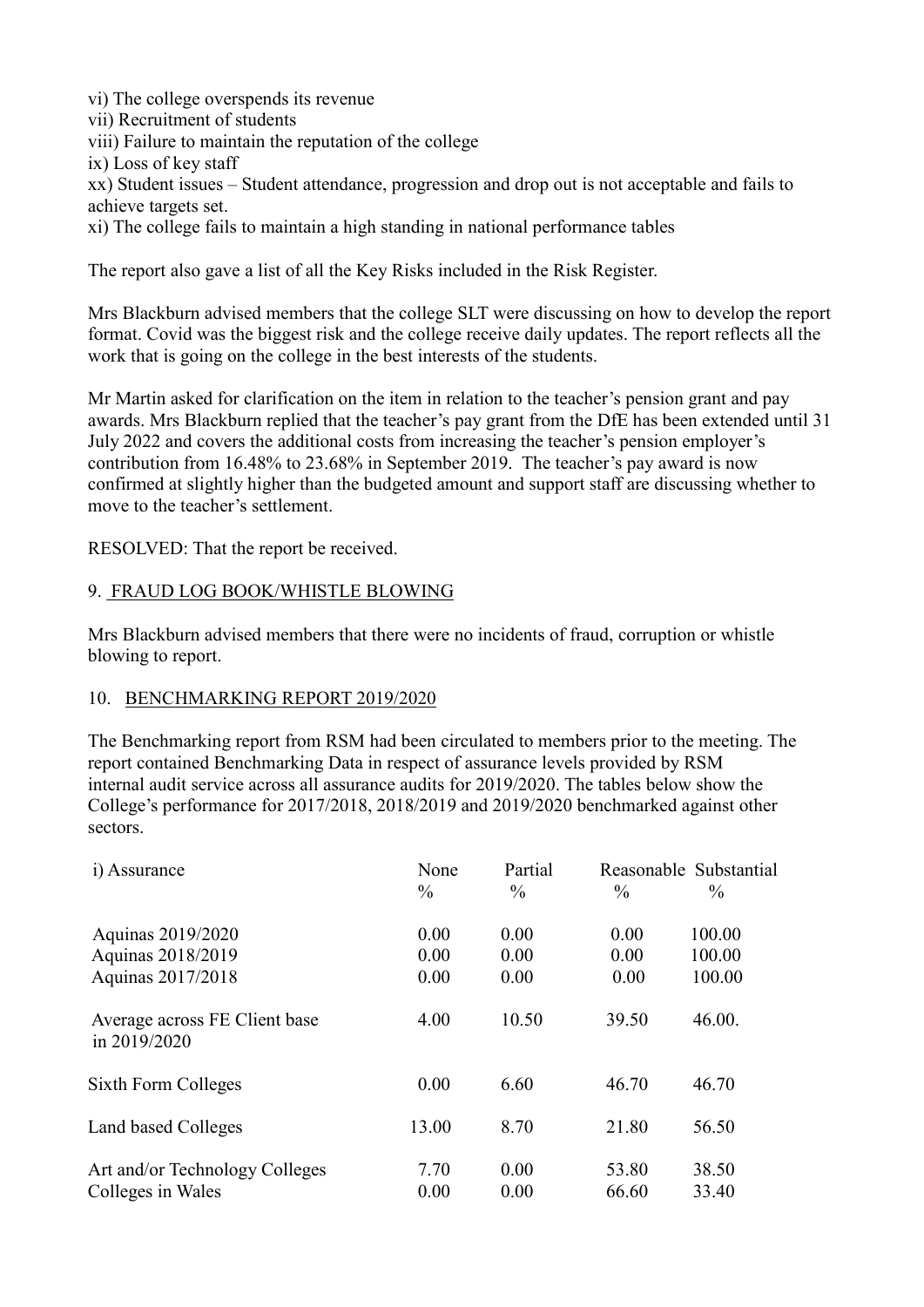# ii) Average Number of Recommendations

|                                            | Low  | Medium | High | Total |
|--------------------------------------------|------|--------|------|-------|
| Aquinas 2017/2018                          | 1.20 | 1.00   | 0.00 | 2.20  |
| Aquinas 2018/2019                          | 1.00 | 0.50   | 0.00 | 1.50  |
| Aquinas 2019/2020                          | 2.00 | 0.60   | 0.00 | 2.60  |
| Average across FE Client base<br>2019/2020 | 2.00 | 2.40   | 0.10 | 4.50  |
| Sixth Form Colleges                        | 1.70 | 3.10   | 0.10 | 4.90  |
| Land based Colleges                        | 2.10 | 2.30   | 0.10 | 4.50  |
| Art and/or Technology Colleges             | 2.20 | 2.10   | 0.10 | 4.40  |
| Colleges in Wales                          | 2.20 | 1.80   | 0.00 | 4.00  |

Ms Tweedie advised Members that in the data for the college for 2019/2020 there had been an increase in the number of low priority recommendations due to the college receiving two reports that gave reasonable assurance. This did not change the overall Green Assurance Opinion that the college received.

Ms Tweedie advised members that she hoped when the situation in relation to Covid improves RSM would be able to re-commence audits on site. Initially it could be either a blended approach or one person on site who would be on site for 12 days.

Members agreed that there was a lot of unknowns at this moment in time in relation to when the current restrictions would be eased.

The Benchmarking data was noted.

.

The Auditors left the meeting at this point.

# 11. APPOINTMENT OF INTERNAL AND EXTERNAL AUDITORS FOR 2021/2022

A discussion took place on the appointment of Internal and External Auditors for 2021/2022. Members noted that the college had not gone out to tender, the appointment is on an annual basis recommended to the Governing Body by this committee. Mrs Blackburn reminded Members that an internal audit service was not mandatory but the college had appointed internal auditors to give greater assurance to this committee so that an Annual Audit Opinion can be given to the Governing Body. No information had been received in respect of the fees for both Internal Audit and External Audit for 2021/2022.

RSM will not undertake on site visit at the moment but had indicated that once lockdown had ceased they may have one auditor on site for 12 days. Mrs Blackburn had some reservations on that approach. She added that last year RSM had provided two advisory reports.